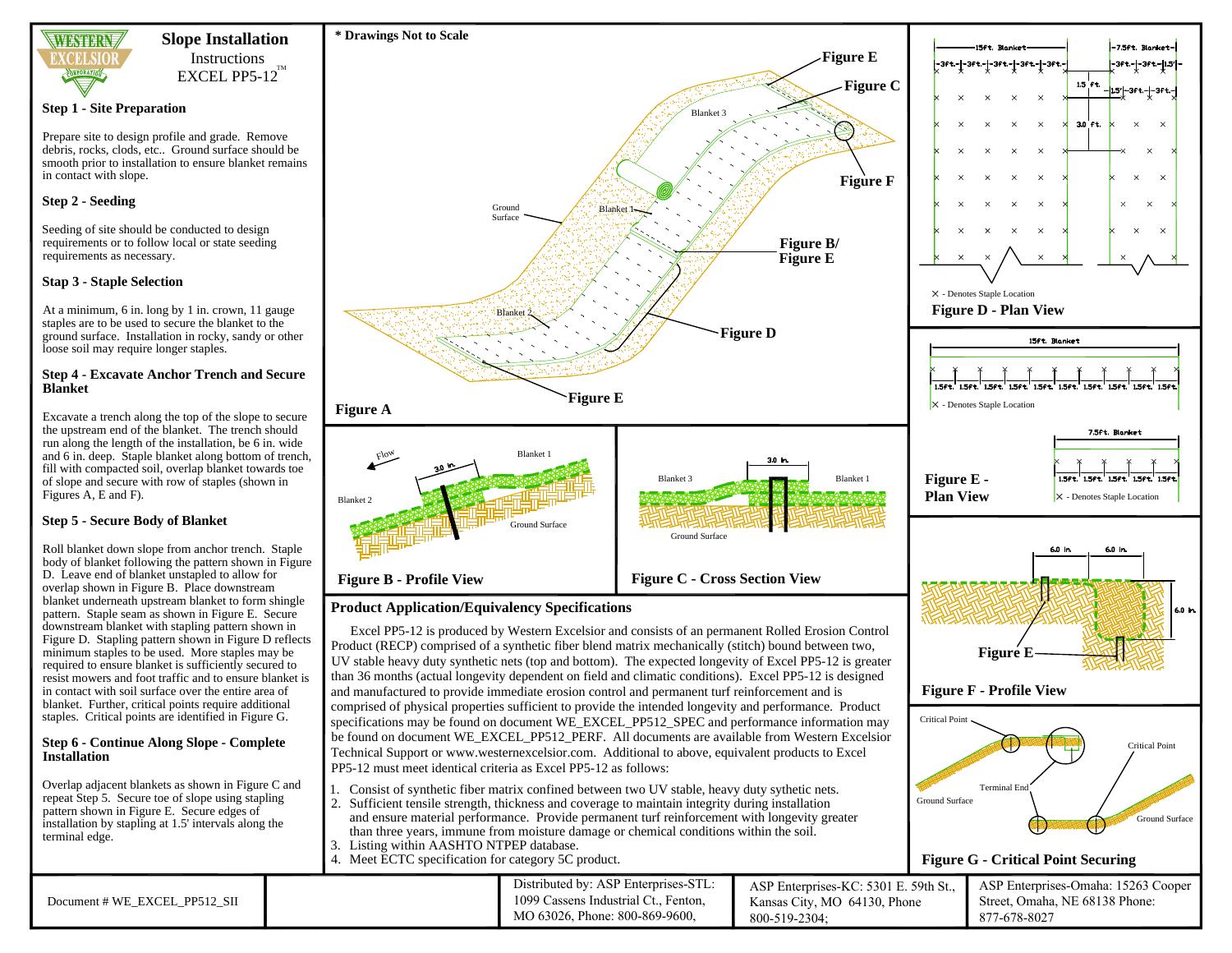

# **Channel Installation** Instructions  $\rm EXCEL$  PP5-12 $^{\rm TM}$

**Step 1 - Site Preparation**

Prepare site to design profile and grade. Remove debris, rocks, clods, etc.. Ground surface should be smooth prior to installation to ensure blanket remains in contact with slope.

## **Step 2 - Seeding**

Seeding of site should be conducted to design requirements or to follow local or state seeding requirements as necessary.

## **Stap 3 - Staple Selection**

At a minimum, 6 in. long by 1 in. crown, 11 gauge staples are to be used to secure the blanket to the ground surface. Installation in rocky, sandy or other loose soil may require longer staples.

#### **Step 4 - Excavate Anchor Trench and Secure Blanket**

Excavate a trench along the top of the channel side slopes and the upstream terminal end of the channel to secure the edges of the blanket. The trench should run along the length and width of the installation, be 6 in. wide and 6 in. deep. Staple blanket along bottom of trench, fill with compacted soil, overlap blanket towards toe of slope and secure with row of staples (shown in Figures A, E and F).

# **Step 5 - Secure Body of Blanket**

Roll blanket down slope from anchor trench. Staple body of blanket following the pattern shown in Figure D. Leave end of blanket unstapled to allow for overlap shown in Figure B. Place downstream blanket underneath upstream blanket to form shingle pattern. Staple seam as shown in Figure E. Secure downstream blanket with stapling pattern shown in Figure D. Stapling pattern shown in Figure D reflects minimum staples to be used. More staples may be required to ensure blanket is sufficiently secured to resist mowers and foot traffic and to ensure blanket is in contact with soil surface over the entire area of blanket. Further, critical points require additional staples. Critical points are identified in Figure G.

#### **Step 6 - Continue Along Slope - Complete Installation**

Overlap adjacent blankets as shown in Figure C and repeat Step 5. Secure toe of slope using stapling pattern shown in Figure E. Secure edges of installation by stapling at 1.5' intervals along the terminal edge.



# **Product Application/Equivalency Specifications**

Excel PP5-12 is produced by Western Excelsior and consists of an permanent Rolled Erosion Control Product (RECP) comprised of a synthetic fiber blend matrix mechanically (stitch) bound between two, UV stable heavy duty synthetic nets (top and bottom). The expected longevity of Excel PP5-12 is greater than 36 months (actual longevity dependent on field and climatic conditions). Excel PP5-12 is designed and manufactured to provide immediate erosion control and permanent turf reinforcement and is comprised of physical properties sufficient to provide the intended longevity and performance. Product specifications may be found on document WE\_EXCEL\_PP512\_SPEC and performance information may be found on document WE\_EXCEL\_PP512\_PERF. All documents are available from Western Excelsior Technical Support or www.westernexcelsior.com. Additional to above, equivalent products to Excel PP5-12 must meet identical criteria as Excel PP5-12 as follows:

- 1. Consist of synthetic fiber matrix confined between two UV stable, heavy duty sythetic nets.
- 2. Sufficient tensile strength, thickness and coverage to maintain integrity during installation and ensure material performance. Provide permanent turf reinforcement with longevity greater than three years, immune from moisture damage or chemical conditions within the soil.
- 3. Listing within AASHTO NTPEP database.
- 4. Meet ECTC specification for category 5C product.

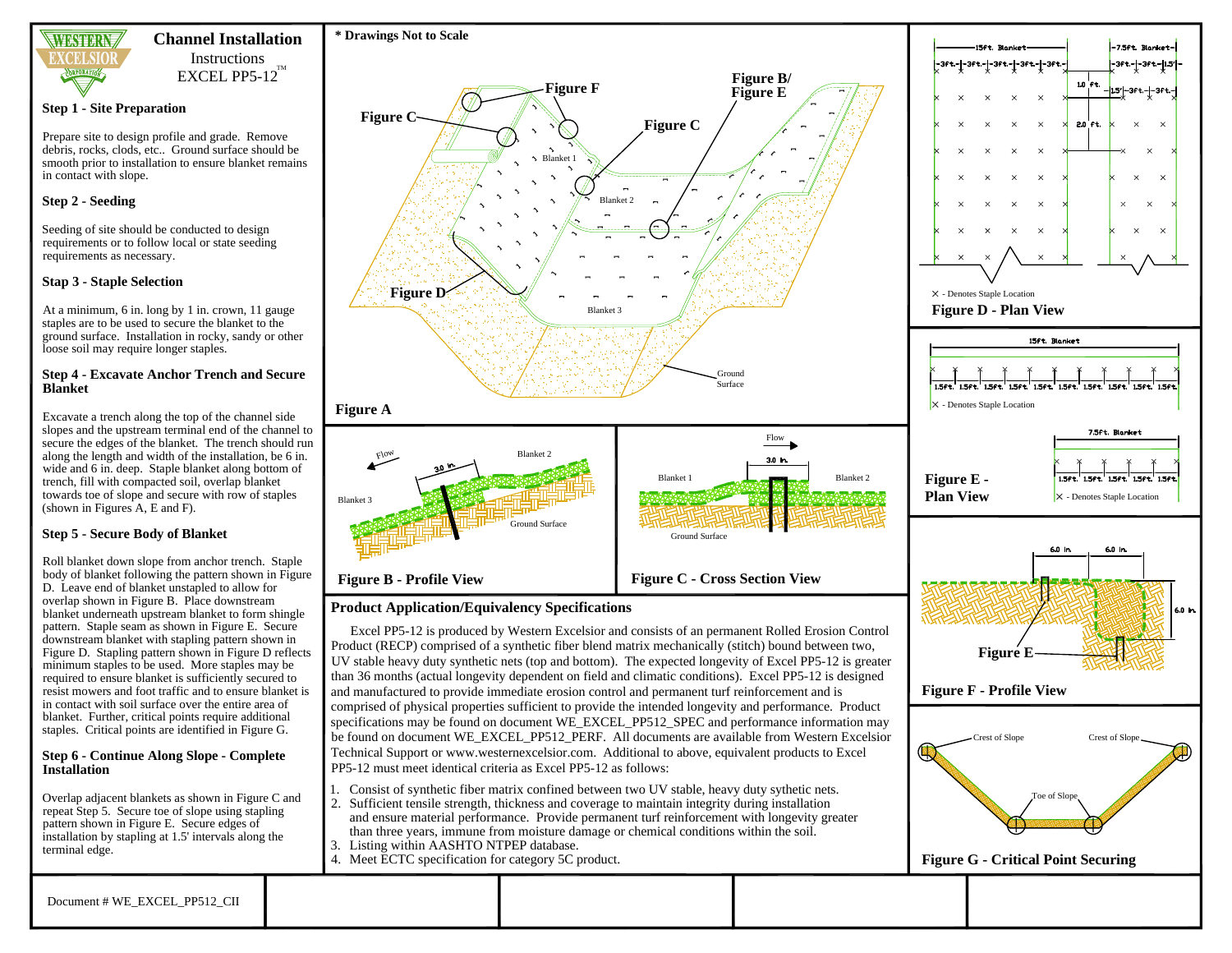

# Instructions **Instalación en Pendiente**

 $\rm EXCEL$  PP5-12 $^{\rm TM}$ 

#### **Paso 1 - Preparación del Lugar**

Prepare el lugar según el perfil del diseño y de la pendiente. Remueva el escombro, piedras, y terrones, etc. La superficie de la tierra debe estar lisa antes de la instalación para asegurar que el cojín permanezca en contacto con la pendiente.

#### **Paso 2 - Semilla**

El sembrado de la semilla en el lugar se debe hacer de acuerdo a los requisitos del diseño o a los requisitos locales y estatales, según sea necesario.

### **Paso 3 - Selección de Grapas**

Lo mínimo que se debe usar son grapas de calibre 11, de 6 in. de largo y 1 in. de corona para sujetar el cojín a la superficie de la tierra. La instalación en tierra rocosa, arenosa o suelta puede requerir grapas más largas.

#### **Paso 4 - Excave Zanja para Anclaje y Sujete el Cojín**

Excave una zanja a lo largo de la parte superior de las pendiente para sujetar la punta de arriba del cojín. La zanja debe correr a lo largo de la instalación, tener 6 in. de ancho y 6 in. de profundidad. Engrape el cojín a lo largo del fondo de la zanja; llénela con tierra compactada, empalme el cojín hacia la parte inferior de la pendiente y sujételo con una hilera de grapas (Vea las Figuras A, E y F).

# **Paso 5 - Sujete el Cuerpo del Cojín**

Desenrolle el cojín hacia abajo desde la zanja de anclaje. Engrape el cuerpo del cojín siguiendo el patrón que se muestra en la Figura D. Deje la punta del cojín sin engrapar para que lo pueda empalmar como se muestra en la Figura B. Coloque el cojín que baja por debajo del de arriba para formar un patrón como de tejas. Engrape las uniones como se muestra en la figura E. Sujete el cojín de bajada con el patrón de engrapado que se muestra en la Figura D. El patrón de engrapado de la Figura D refleja el mínimo de grapas que se debe usar. Se pueden requerir más grapas para asegurar que el cojín quede sujetado suficientemente para resistir podadoras y tráfico a pie y para asegurar que el cojín permanezca en contacto con la superficie de la tierra en toda el área. Además, los puntos críticos requieren grapas adicionales. Los puntos críticos están identificados en la Figura G.

#### **Paso 6 - Continúe a lo largo de la Pendiente - Termine la Instalación**

Empalme los cojines adyacentes como se muestra en la Figura C y repita el Paso 5. Sujete la parte inferior de la pendiente usando el patrón de grapas que se muestra en la Figura E. Sujete las orillas de la instalación engrapando a intervalos de 1.5' a lo largo de la orilla.



# **Aplicación del Producto/Especificaciones de Equivalencia**

Excel PP5-12 es producido por Western Excelsior y consiste de un Producto permanente en Rollo para Control de la Erosión (PCER), formado de una matriz de una mezcla de fibra sintética unida mecánicamente (cosida) entre dos redes sintéticas, de uso rudo, estabilizadas UV (parte superior e inferior). La vida útil del EXCEL PP5-12 es más de 36 meses. (La vida útil real depende del campo y de las condiciones climáticas). El Excel PP5-12 está diseñado y fabricado para proporcionar control inmediato de la erosión y refuerzo permanente para el césped y tiene las suficientes propiedades físicas para proporcionar la vida útil y el rendimiento esperado. Las especificaciones del producto se encuentran en el documento WE\_EXCEL\_PP512\_SPEC y la información de rendimiento se puede encontrar en el documento WE\_EXCEL\_PP512\_PERF. Todos los documentos están disponibles en Western Excelsior Technical Support (Soporte Técnico de Western Excelsior) o en www.westernexcelsior.com. Además de lo anterior, los productos equivalentes a Excel PP5-12 deben cumplir con los siguientes criterios idénticos a Excel PP5-12:

- 1. Consistente de una matriz de fibra sintética entre dos redes sintéticas de uso rudo, estabilizadas UV.
- 2. Suficiente fuerza de tensión, grosor y cobertura para mantener su integridad durante la instalación y asegurar el rendimiento del material. Proporcionar refuerzo para el césped con una vida útil de más de tres años, inmune al daño de la humedad o condiciones químicas dentro de la tierra.
- 3. Incluido en la base de datos AASHTO NTPEP.
- 4. Cumplir especificación ECTC para productos de categoría 5C.